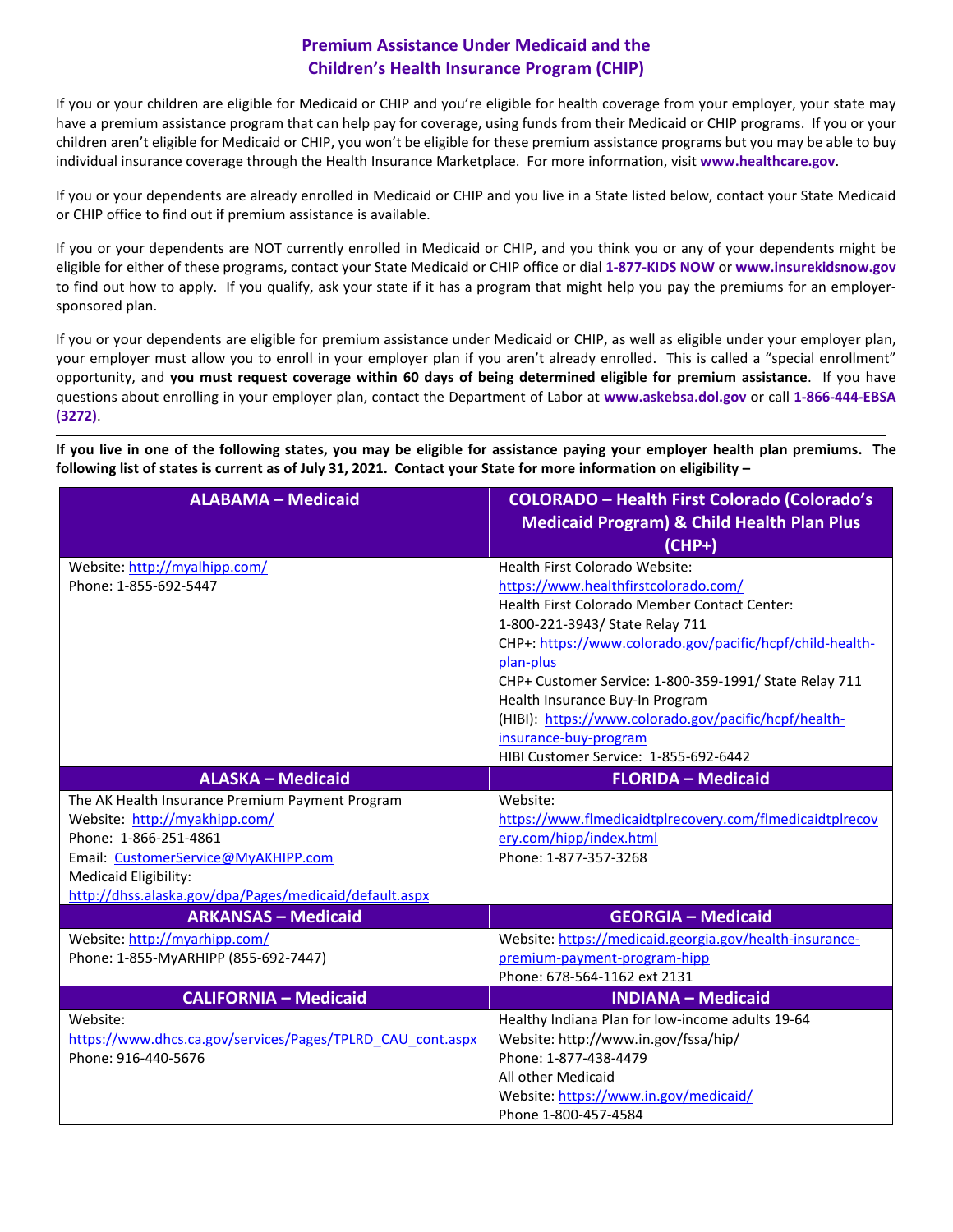| <b>IOWA-Medicaid and CHIP (Hawki)</b>                                                          | <b>MONTANA - Medicaid</b>                                                          |
|------------------------------------------------------------------------------------------------|------------------------------------------------------------------------------------|
| <b>Medicaid Website:</b>                                                                       | Website:                                                                           |
| https://dhs.iowa.gov/ime/members                                                               | http://dphhs.mt.gov/MontanaHealthcarePrograms/HIPP                                 |
| Medicaid Phone: 1-800-338-8366                                                                 | Phone: 1-800-694-3084                                                              |
| Hawki Website:                                                                                 |                                                                                    |
| http://dhs.iowa.gov/Hawki                                                                      |                                                                                    |
| Hawki Phone: 1-800-257-8563                                                                    |                                                                                    |
| <b>KANSAS - Medicaid</b>                                                                       | <b>NEBRASKA - Medicaid</b>                                                         |
| Website: http://www.kdheks.gov/hcf/default.htm                                                 | Website: http://www.ACCESSNebraska.ne.gov                                          |
| Phone: 1-800-792-4884                                                                          | Phone: 1-855-632-7633                                                              |
|                                                                                                | Lincoln: 402-473-7000                                                              |
|                                                                                                | Omaha: 402-595-1178                                                                |
| <b>KENTUCKY - Medicaid</b>                                                                     | <b>NEVADA - Medicaid</b>                                                           |
| Kentucky Integrated Health Insurance Premium Payment                                           | Medicaid Website: http://dhcfp.nv.gov                                              |
| Program (KI-HIPP) Website:                                                                     | Medicaid Phone: 1-800-992-0900                                                     |
| https://chfs.ky.gov/agencies/dms/member/Pages/kihipp.aspx                                      |                                                                                    |
| Phone: 1-855-459-6328                                                                          |                                                                                    |
| Email: KIHIPP.PROGRAM@ky.gov                                                                   |                                                                                    |
| KCHIP Website: https://kidshealth.ky.gov/Pages/index.aspx                                      |                                                                                    |
| Phone: 1-877-524-4718                                                                          |                                                                                    |
|                                                                                                |                                                                                    |
| Kentucky Medicaid Website: https://chfs.ky.gov                                                 |                                                                                    |
| <b>LOUISIANA - Medicaid</b>                                                                    | <b>NEW HAMPSHIRE - Medicaid</b>                                                    |
| Website: www.medicaid.la.gov or www.ldh.la.gov/lahipp                                          | Website: https://www.dhhs.nh.gov/oii/hipp.htm                                      |
| Phone: 1-888-342-6207 (Medicaid hotline) or 1-855-618-5488                                     | Phone: 603-271-5218                                                                |
| (LaHIPP)                                                                                       | Toll free number for the HIPP program: 1-800-852-3345, ext                         |
|                                                                                                | 5218                                                                               |
| <b>MAINE - Medicaid</b>                                                                        | <b>NEW JERSEY - Medicaid and CHIP</b>                                              |
| <b>Enrollment Website:</b>                                                                     | <b>Medicaid Website:</b>                                                           |
| https://www.maine.gov/dhhs/ofi/applications-forms                                              | http://www.state.nj.us/humanservices/                                              |
| Phone: 1-800-442-6003                                                                          | dmahs/clients/medicaid/                                                            |
| TTY: Maine relay 711                                                                           | Medicaid Phone: 609-631-2392                                                       |
|                                                                                                | CHIP Website: http://www.njfamilycare.org/index.html<br>CHIP Phone: 1-800-701-0710 |
| Private Health Insurance Premium Webpage:<br>https://www.maine.gov/dhhs/ofi/applications-forms |                                                                                    |
| Phone: -800-977-6740.                                                                          |                                                                                    |
| TTY: Maine relay 711                                                                           |                                                                                    |
| <b>MASSACHUSETTS - Medicaid and CHIP</b>                                                       | <b>NEW YORK - Medicaid</b>                                                         |
| Website:                                                                                       | Website: https://www.health.ny.gov/health care/medicaid/                           |
| http://www.mass.gov/eohhs/gov/departments/masshealth/                                          | Phone: 1-800-541-2831                                                              |
| Phone: 1-800-862-4840                                                                          |                                                                                    |
|                                                                                                |                                                                                    |
| <b>MINNESOTA - Medicaid</b>                                                                    | <b>NORTH CAROLINA - Medicaid</b>                                                   |
| Website:                                                                                       | Website: https://medicaid.ncdhhs.gov/                                              |
| https://mn.gov/dhs/people-we-serve/children-and-                                               | Phone: 919-855-4100                                                                |
| families/health-care/health-care-programs/programs-and-<br>services/other-insurance.jsp        |                                                                                    |
| Phone: 1-800-657-3739                                                                          |                                                                                    |
| <b>MISSOURI - Medicaid</b>                                                                     | <b>NORTH DAKOTA - Medicaid</b>                                                     |
|                                                                                                |                                                                                    |
| Website:                                                                                       | Website:                                                                           |
| http://www.dss.mo.gov/mhd/participants/pages/hipp.htm<br>Phone: 573-751-2005                   | http://www.nd.gov/dhs/services/medicalserv/medicaid/<br>Phone: 1-844-854-4825      |
|                                                                                                |                                                                                    |